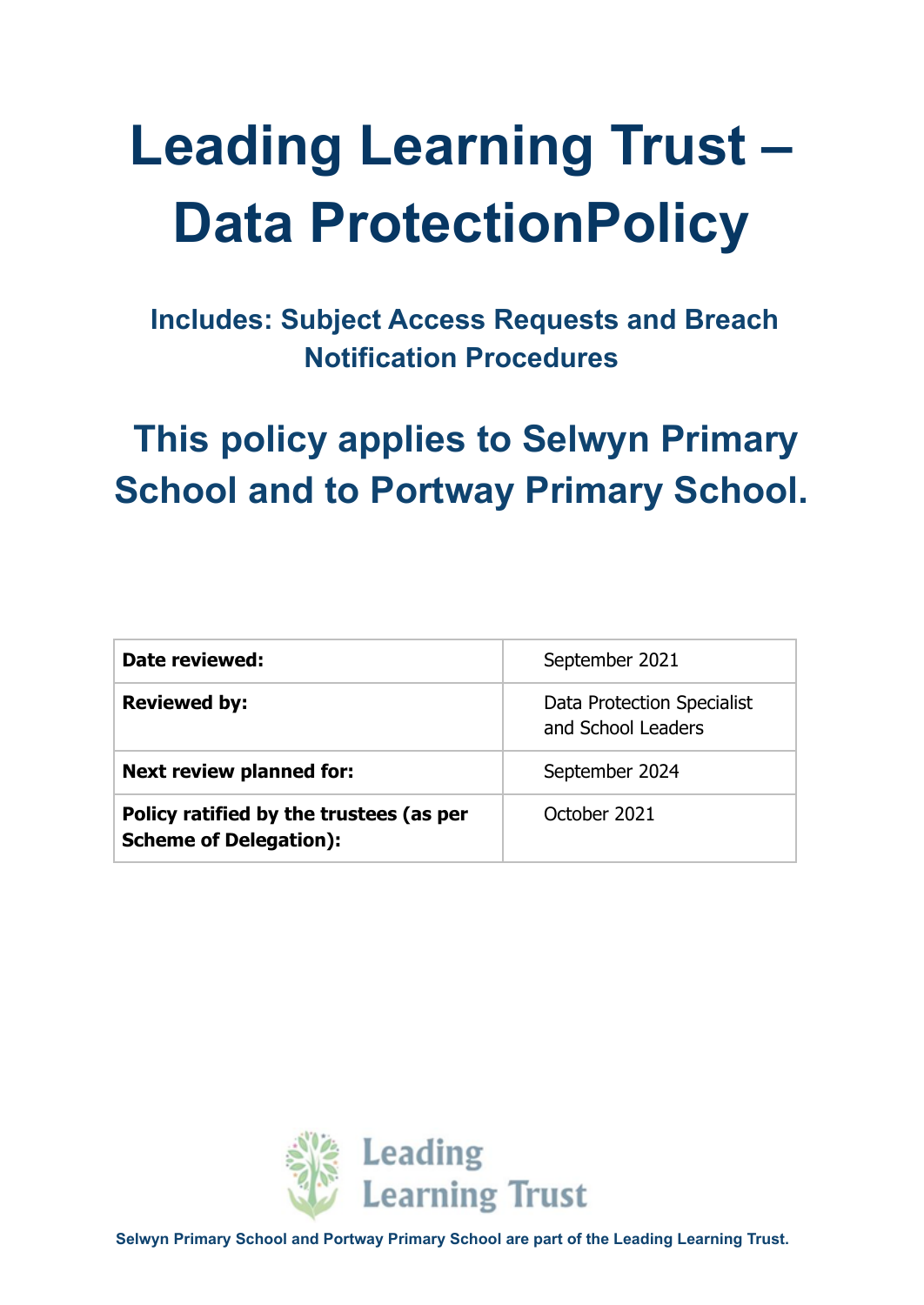

#### **Contents**

| <b>1 - OVERVIEW OF THE POLICY MANAGEMENT PROCESS</b>                 |                |
|----------------------------------------------------------------------|----------------|
| 1.1 Document history                                                 | 3              |
| 1.2 Review and approval                                              | 5              |
| 2 - THE POLICY                                                       | 6              |
| 2.1 Introduction                                                     | 6              |
| 2.2 Personal Data                                                    | 6              |
| 2.3 The data protection principles                                   | $\overline{7}$ |
| 2.4 Conditions for processing in the first data protection principle | 8              |
| 2.5 Use of personal data by the Leading Learning Trust               | 9              |
| 2.5.1 Pupils                                                         | 9              |
| 2.5.2 Staff                                                          | 9              |
| 2.5.3 Other individuals                                              | 10             |
| 2.6 Security of personal data                                        | 10             |
| 2.7 Disclosure of personal data to third parties                     | 11             |
| 2.8                                                                  | 13             |
| Confidentiality of pupil concerns                                    | 13             |
| 2.9 Subject Access Requests                                          | 13             |
| 2.9.1 Exemptions to access by data subjects                          | 15             |
| 2.10 Other rights of individuals                                     | 15             |
| 2.10.1 Right to object to processing                                 | 15             |
| 2.10.2 Right to rectification                                        | 16             |
| 2.10.3 Right to erasure                                              | 16             |
| 2.10.4 Right to restrict processing                                  | 17             |
| 2.10.5 Right to portability                                          | 17             |
| 2.11 Breach of any requirement of the GDPR/Data Protection Act 2018  | 18             |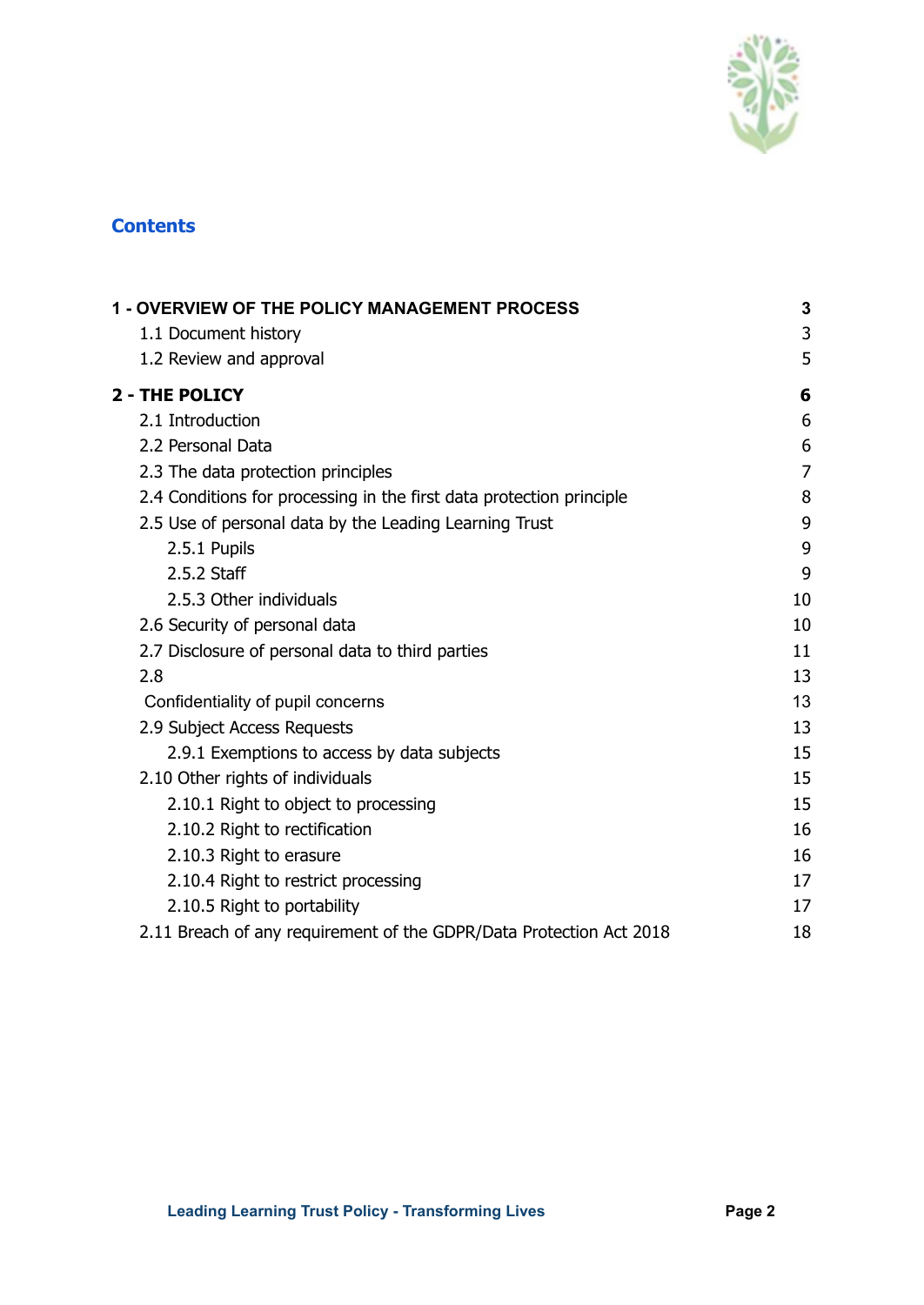

## <span id="page-2-0"></span>**1. - OVERVIEW OF THE POLICY MANAGEMENT PROCESS**

### <span id="page-2-1"></span>**1.1. Document history**

| Date             | Document title                                                                                                                                                                                                                                                                                                                                                                                                                                                                      | Version |
|------------------|-------------------------------------------------------------------------------------------------------------------------------------------------------------------------------------------------------------------------------------------------------------------------------------------------------------------------------------------------------------------------------------------------------------------------------------------------------------------------------------|---------|
| 31/10/16         | Initial version of the policy Data Protection Policy released and<br>approved by the EHT.                                                                                                                                                                                                                                                                                                                                                                                           | 1.0     |
|                  | Initial version of the FOI Policy approved by the trust board.                                                                                                                                                                                                                                                                                                                                                                                                                      |         |
| <b>July 2017</b> | Re-approval of the Leading Learning Trust Freedom of<br>Information Model Publication Scheme Policy document, by<br>the trust board.                                                                                                                                                                                                                                                                                                                                                | 1.0     |
|                  | The <b>Data Protection Policy</b> at both Selwyn and Portway<br>Primary School was approved in October 2016. Reviews of these<br>policies were not undertaken by the EHT in October 2017 as we<br>were awaiting the new GDPR (General Data Protection<br>Regulations).                                                                                                                                                                                                              |         |
| Nov 2017         | In line with the GDPR (General Data Protection Regulations), the<br>Selwyn and Portway Data Protection Policies have been<br>reviewed. A new template, designed by Stone King to be<br>specifically applicable to multi-academy trusts, has been used as<br>the trust's Data Protection and Freedom of Information<br>Policy document. This document ensures that the trust's<br>policies in these areas meet the requirements of the GDPR and<br>the new Data Protection Act 2018. | 2.0     |
|                  | A list of changes is thus not documented here, as it is a<br>new template. However, checks have also been made to ensure<br>that relevant information also contained within the<br>Selwyn/Portway policies also appears here.                                                                                                                                                                                                                                                       |         |
|                  | Note that whilst the school Data Protection Policies were<br>approved by the Executive Head teacher, the FOI policy was<br>approved by the trust board. This policy is thus requires<br>approval by the trust board.                                                                                                                                                                                                                                                                |         |
|                  | Given the importance of this policy, a decision has been taken to<br>review it annually.                                                                                                                                                                                                                                                                                                                                                                                            |         |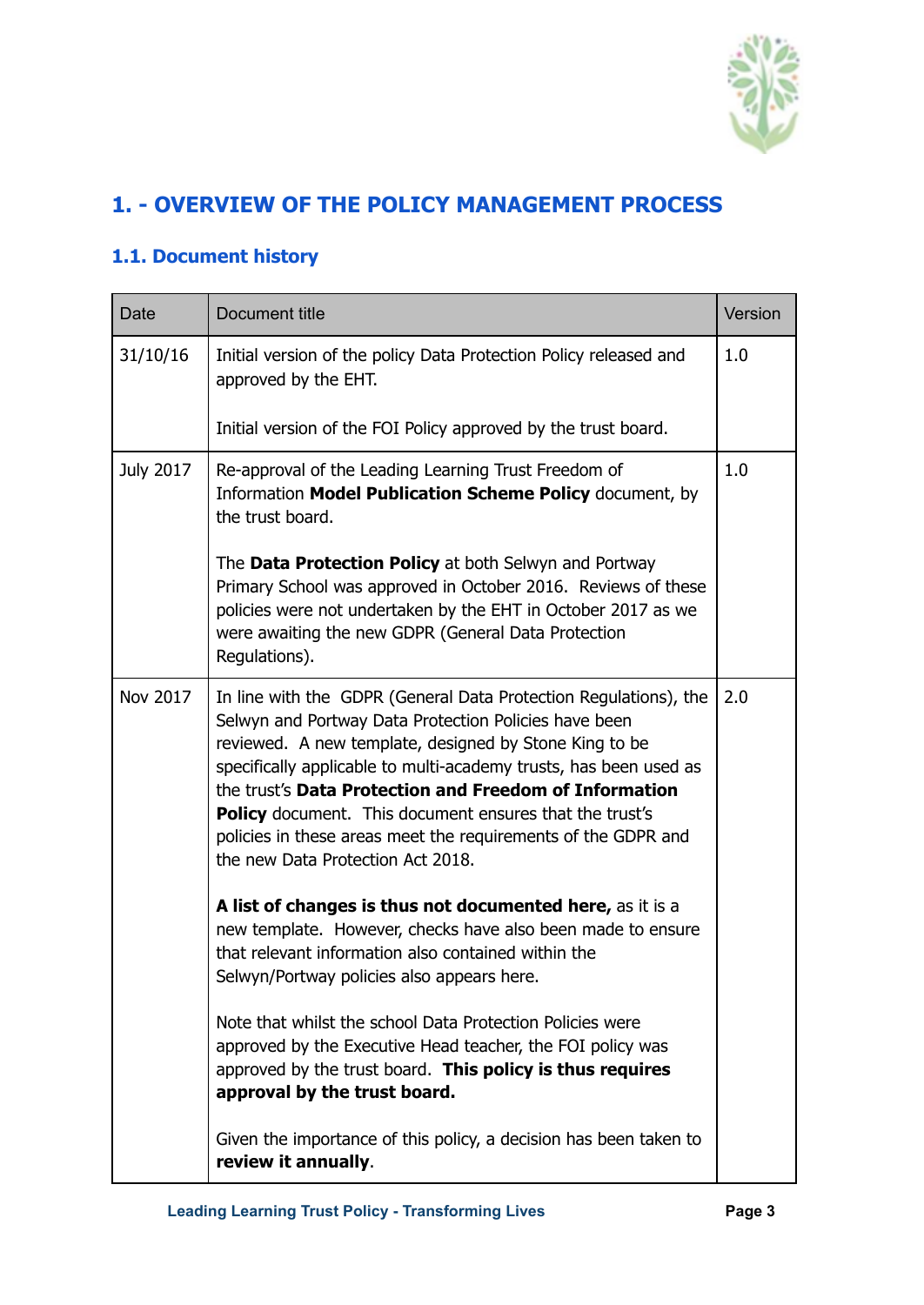

|           | The contents of this policy vary substantially from the<br>original School-specific Data Protection Policies, given the<br>requirements of the GDPR in these areas. This policy is based<br>on a template which has been purchased as part of a pack of<br>documentation from Stone King.<br>Trustees are thus requested to review the whole policy in<br>detail.                                                                  |     |
|-----------|------------------------------------------------------------------------------------------------------------------------------------------------------------------------------------------------------------------------------------------------------------------------------------------------------------------------------------------------------------------------------------------------------------------------------------|-----|
|           | <b>Additions to the Stone King template have been highlighted</b><br>in grey text for ease of reference, given the range of changes to<br>the previous policy; this distinction will be removed once the<br>policy has been approved by the trust board.<br>This policy also contains information regarding (a) <b>Subject</b><br><b>Access Requests</b> [policy and procedures] and (b) <b>Breach</b><br>notification procedures. |     |
| Nov 2019  | 2.9 - Clarification to Subject Access Requests section, further to<br>GDPR Healthcheck undertaken in November 2019. [Note that the<br>form mentioned in this section has also been revised<br>accordingly].<br>Update of Scott Chudley's job title (now Head teacher)<br>throughout the document.                                                                                                                                  | 3.1 |
| Sept 2021 | Reviewed by an external data protection specialist (legally<br>trained) and updates made                                                                                                                                                                                                                                                                                                                                           | 4.0 |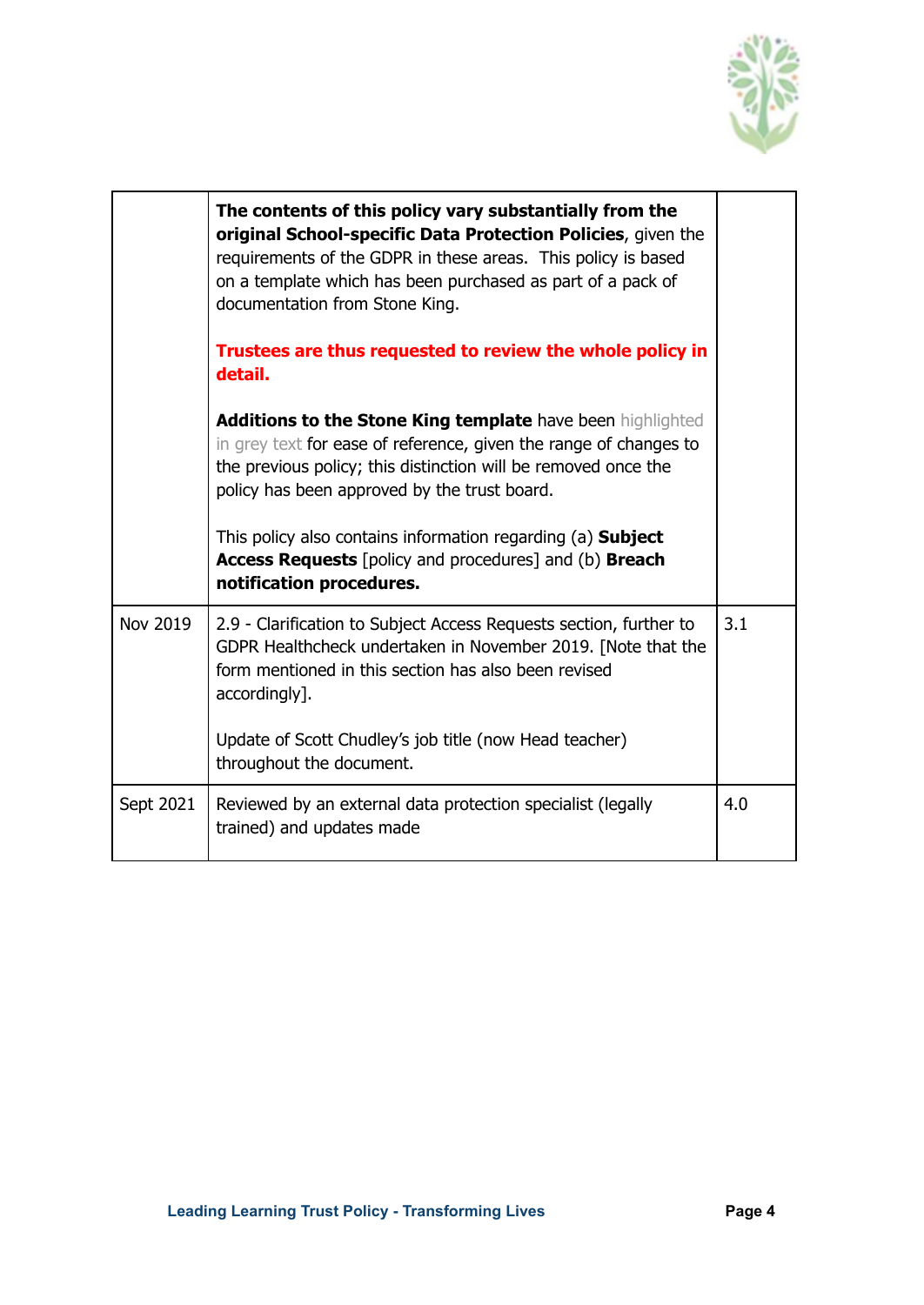

#### <span id="page-4-0"></span>**1.2. Review and approval**

The Leading Learning Trust trustees have overall responsibility for the policy.

The CEO is responsible for the operation of the policy within the schools, as well as for the maintenance of a record of concerns raised in accordance with this policy and the outcomes.

This policy is reviewed every 3 years by the School Leadership Team, and is then ratified by the board of trustees. The policy has been substantially rewritten for April 2018 in light of the imminent implementation of the General Data Protection Regulation (GDPR) and as part of the Trust's obligations in respect of adopting and considering Privacy by Design and Default in all aspects of what it does. The Data Protection Officer has contributed to the rewriting of this policy, and is involved in every review.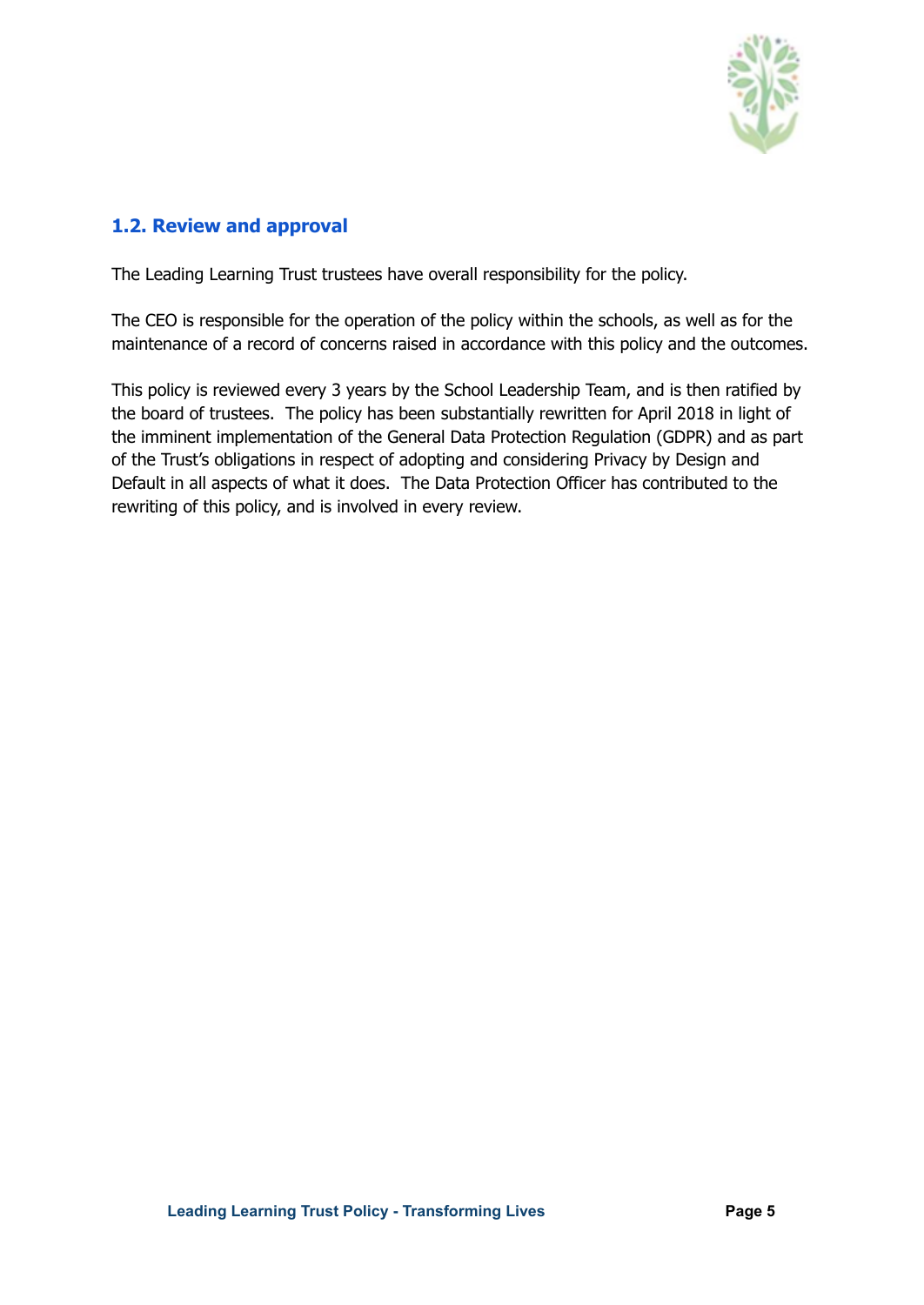

# <span id="page-5-0"></span>**2. - THE POLICY**

#### <span id="page-5-1"></span>**2.1. Introduction**

The Leading Learning Trust collects and uses certain types of personal information about staff, pupils, parents and other individuals who come into contact with the Leading Learning Trust in order to provide education and associated functions. The Leading Learning Trust may be required by law to collect and use certain types of information to comply with statutory obligations related to employment, education and safeguarding, and this policy is intended to ensure that personal information is dealt with properly and securely and in accordance with the UK General Data Protection Regulations, the Data Protection Act 2018, and other related legislation.

The UK GDPR applies to all personal data, held on our computer systems or in physical form in a filing system. It may also apply in a restricted way to manual unstructured data (which is data which is not held on our computer system and is not in a filing system).

This policy will be updated as necessary to reflect best practice, or amendments made to data protection legislation, and shall be reviewed annually.

Please note that this policy refers to the collection, storage and retention of personal data only; it does not apply to the preparation, storage or retention of teaching materials or any other materials used across the Trust or at our schools.

#### <span id="page-5-2"></span>**2.2. Personal Data**

'Personal data' is any information about or related to an identified or identifiable individual. A sub-set of personal data is known as 'special category personal data'. This special category data is information that relates to:

- race or ethnic origin;
- political opinions;
- religious or philosophical beliefs;
- trade union membership;
- physical or mental health;
- an individual's sex life or sexual orientation;
- genetic data, or biometric data for the purpose of uniquely identifying a natural person.

'Special category data' is given special protection, and additional safeguards apply if this information is processed in any way (including collection and usage).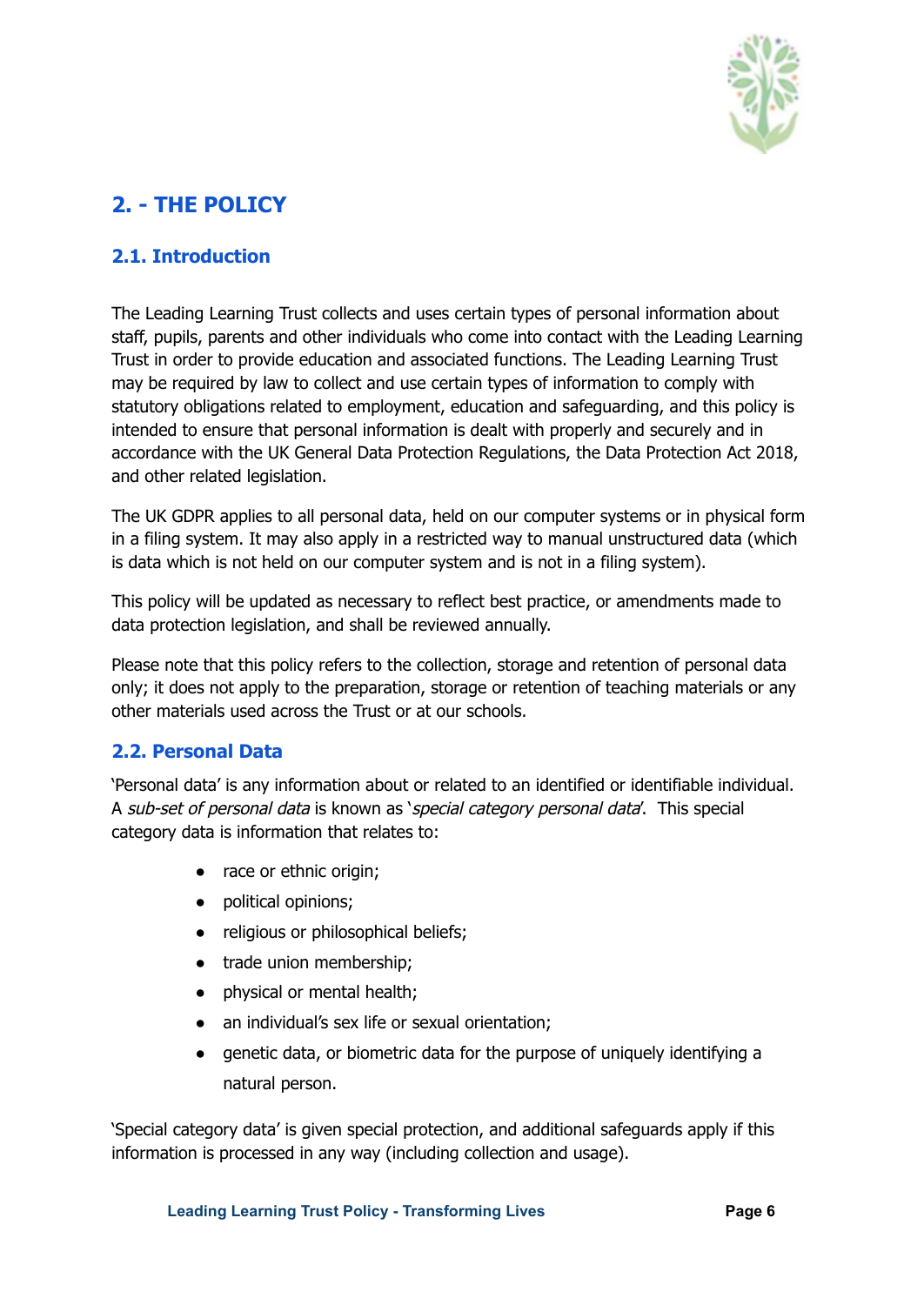

Information relating to criminal convictions and offences shall only be held and processed where there is a lawful basis to do so.

The Leading Learning Trust does not intend to seek or hold special category personal data about staff or students except where the Leading Learning Trust has been notified of the information, or it comes to the Leading Learning Trust's attention via legitimate means (e.g. a grievance) or needs to be sought and held in compliance with a legal obligation or as a matter of good practice or as otherwise detailed in this policy. Staff or students are under no obligation to disclose to the Leading Learning Trust their race or ethnic origin, political or religious beliefs, whether or not they are a trade union member or details of their sexual life (save to the extent that details of marital status and / or parenthood are needed for other purposes, e.g. pension entitlements). However, in instances where we are able to satisfy a condition of processing under Article 9 of GDPR (as well as a lawful basis for processing under Article 6), we do process these 'special categories' of data.

#### <span id="page-6-0"></span>**2.3. The data protection principles**

The six data protection principles as laid down in the GDPR are followed at all times:

- personal data shall be processed fairly, lawfully and in a transparent manner, and processing shall not be lawful unless one of the processing conditions can be met;
- personal data shall be collected for specific, explicit, and legitimate purposes, and shall not be further processed in a manner incompatible with those purposes;
- personal data shall be adequate, relevant, and limited to what is necessary for the purpose(s) for which it is being processed;
- personal data shall be accurate and, where necessary, kept up to date;
- personal data processed for any purpose(s) shall not be kept for longer than is necessary for that purpose / those purposes;
- personal data shall be processed in such a way that ensures appropriate security of the data, including protection against unauthorised or unlawful processing and against accidental loss, destruction, or damage, using appropriate technical or organisational measures.

In addition to this, the Leading Learning Trust is committed to ensuring that at all times, anyone dealing with personal data shall be mindful of the individual's rights under the law (as explained in more detail in paragraphs 7 and 8 below).

The Leading Learning Trust is committed to complying with the Data Protection Principles outlined below at all times. This means that the Leading Learning Trust will:

- inform individuals as to the purpose of collecting any information from them, as and when we ask for it (i.e. we ensure that at the point of collection, all data subjects are provided with a copy of our Privacy Notice, which details why we are collecting the data, how we store it, and how long we retain it for);
- be responsible for checking the quality and accuracy of the information;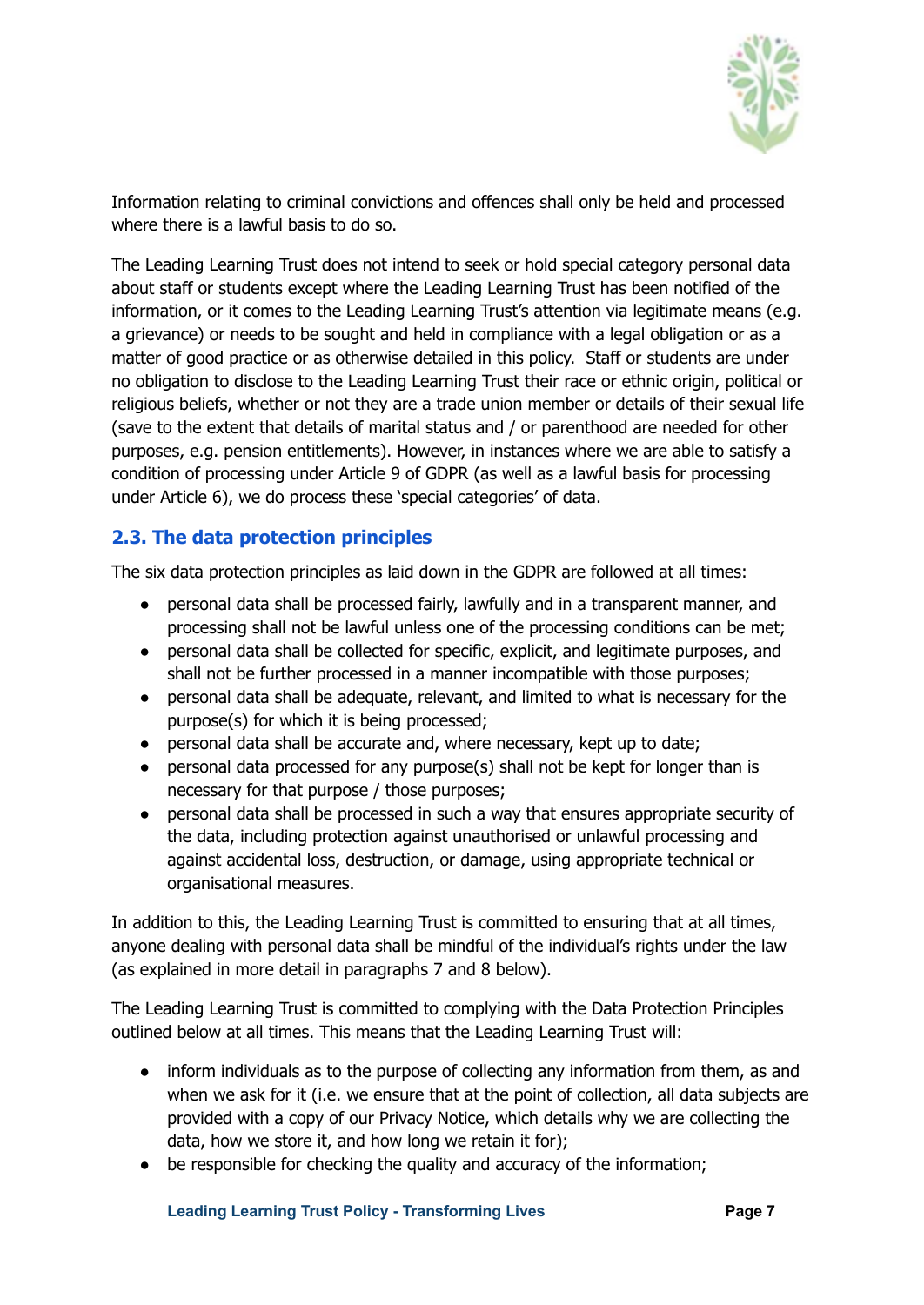

- regularly review the records held to ensure that information is not held longer than is necessary, and that it has been held in accordance with our Records Retention Policy (available as a separate policy);
- ensure that when information is authorised for disposal it is done appropriately;
- ensure appropriate security measures to safeguard personal information whether it is held in paper files or on our computer system, and follow the relevant security policy requirements at all times;
- share personal information with others only when it is necessary and legally appropriate to do so;
- set out clear procedures for responding to requests for access to personal information known as *Subject Access Requests* (outlined as part of this this policy); and other requests from individuals seeking to use their individual rights; and
- report any breaches of the GDPR in accordance with the procedure as per the Breach Reporting outlined below.

#### <span id="page-7-0"></span>**2.4. Conditions for processing in the first data protection principle**

Before any processing of personal data can occur, it is necessary to identify a legal basis under which to process that personal data. There are five possible legal bases available to Leading Learning Trust of processing and one must be identified for each processing task. The following are the five possible bases of processing (note that conditions for processing under Article 9 also need to be met where the processing is of 'special category' personal data):

- The individual has given consent that is specific to the particular type of processing activity, and that consent is informed, unambiguous and freely given.
- The processing is necessary for the performance of a contract, to which the individual is a party, or is necessary for the purpose of taking steps with regards to entering into a contract with the individual, at their request.
- The processing is necessary for the performance of a legal obligation to which we are subject.
- The processing is necessary to protect the vital interests of the individual or another.
- The processing is necessary for the performance of a task carried out in the public interest, or in the exercise of official authority vested in us.

#### <span id="page-7-1"></span>**2.5. Use of personal data by the Leading Learning Trust**

The Leading Learning Trust holds personal data on pupils, staff and other individuals such as visitors. In each case, the personal data must be treated in accordance with the data protection principles as outlined above.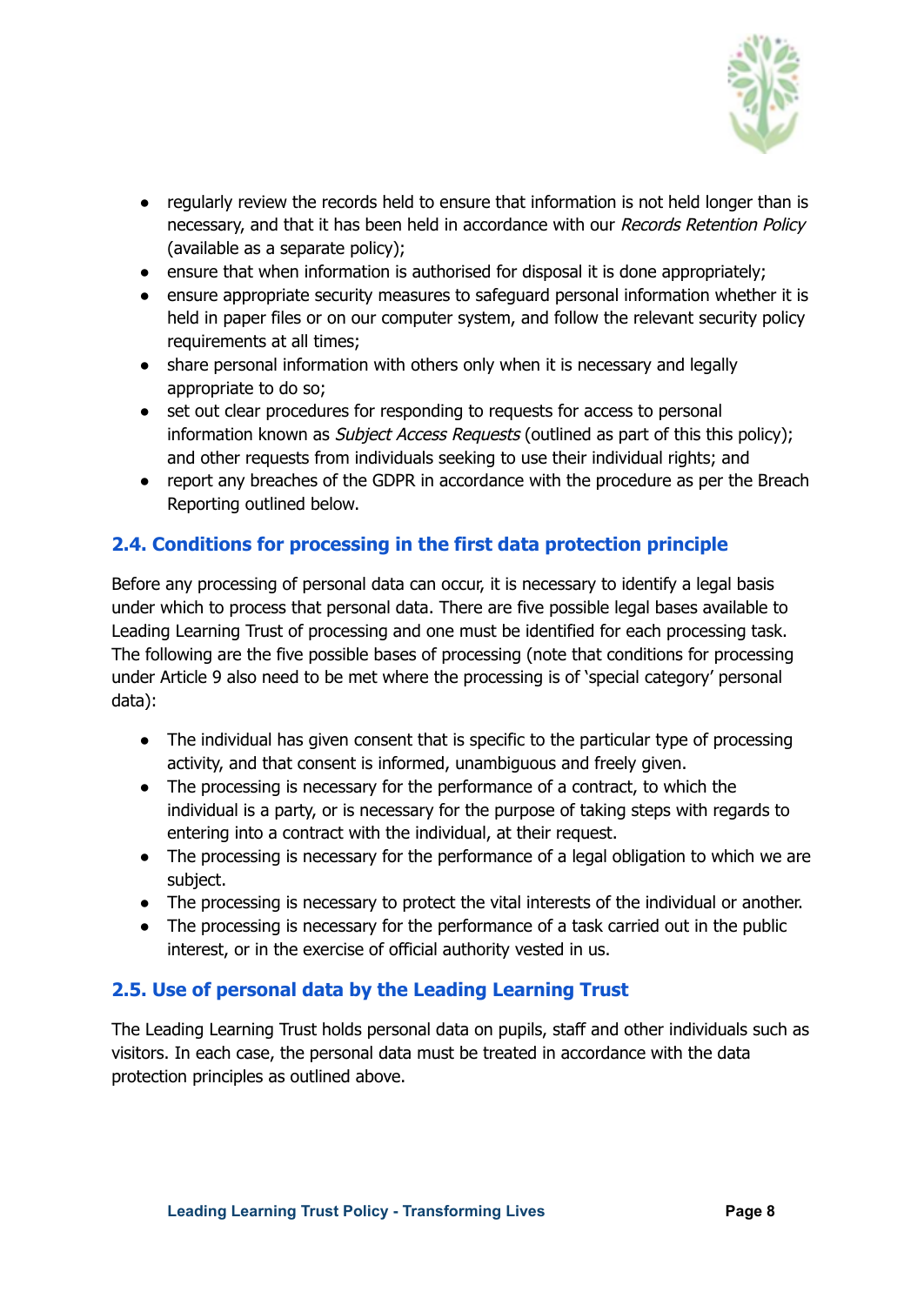

#### <span id="page-8-0"></span>**2.5.1. Pupils**

The personal data held regarding pupils includes contact details, assessment / examination results, attendance information, characteristics such as ethnic group, special educational needs, any relevant medical information, and photographs.

The data is used in order to support the education of the pupils, to monitor and report on their progress, to provide appropriate pastoral care, and to assess how well the Leading Learning Trust as a whole is doing, together with any other uses normally associated with this provision in a school environment.

The Leading Learning Trust may make use of limited personal data (such as contact details) relating to pupils, and their parents or guardians for fundraising, marketing or promotional purposes and to maintain relationships with pupils of the Leading Learning Trust, but only where consent has been provided to this. In particular, the Leading Learning Trust may:

- make personal data, including special categories of personal data, available to staff for planning curricular or extra-curricular activities;
- Use photographs of pupils in accordance with the *Photography Policy* and the expression of parental preferences described therein, as well as consent collected via the ParentMail System.

Any wish to limit or object to any use of personal data should be notified to the Data Protection Officer - Claire Stewart, Executive Deputy Head teacher, Selwyn Primary School or to Scott Chudley, Head teacher, Portway Primary School in writing, which notice will be acknowledged by the Leading Learning Trust (Selwyn Primary School or Portway Primary School as applicable) in writing. If, in the view of Claire Stewart/Scott Chudley, the objection cannot be maintained, the individual will be given written reasons why the Leading Learning Trust cannot comply with their request.

#### <span id="page-8-1"></span>**2.5.2. Staff**

The personal data held about staff will include contact details, employment history, information relating to career progression, information relating to DBS checks and photographs. Our Records Retention Policy details how long this data is retained for.

The data is used to comply with legal obligations placed on the Leading Learning Trust in relation to employment, and the education of children in a school environment. The Leading Learning Trust may pass information to other regulatory authorities where appropriate, and may use names and photographs of staff in publicity and promotional material. Personal data will also be used when giving references.

Staff should note that information about disciplinary action may be kept for longer than the duration of the sanction. Although treated as "spent" once the period of the sanction has expired, the details of the incident may need to be kept for a longer period. All such records are maintained by Newham Partnership Working (npw) in their role as Data Processor, under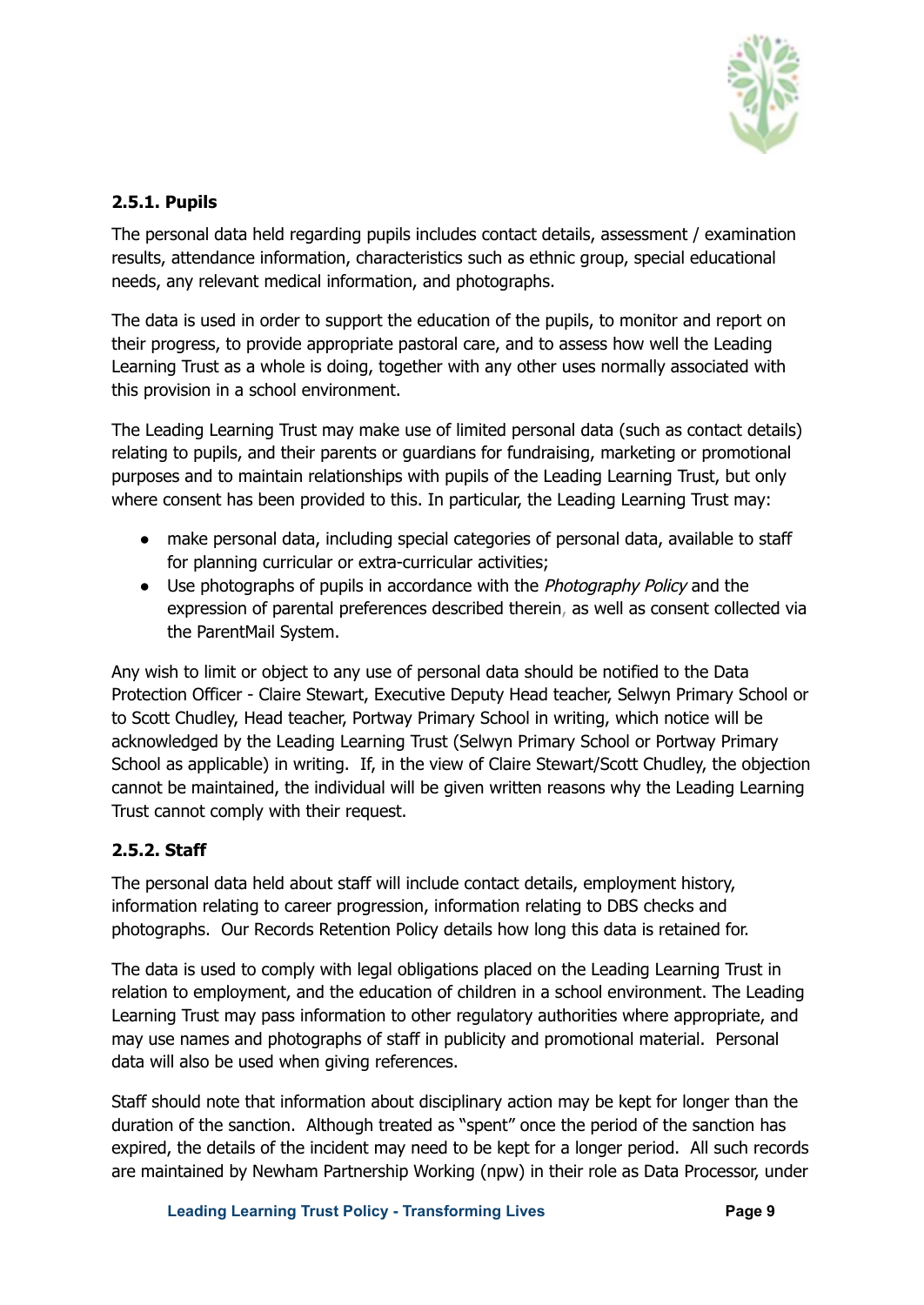

the terms of the Human Resources Support and Payroll Support which they provide to the Leading Learning Trust. Contractual details specifying the role of npw as the Data Processor are in place. Staff records held at Portway Primary School and at Selwyn Primary School are disposed of 6 years after the member of staff has left the employment of the Leading Learning Trust (as per our Records Retention Policy).

Any wish to limit or object to any use of personal data should be notified to the Data Protection Officer (DPO) - Claire Stewart, Executive Deputy Head teacher, Selwyn Primary School or to Scott Chudley, Head teacher, Portway Primary School in writing, which notice will be acknowledged by the Leading Learning Trust (Selwyn Primary School or Portway Primary School as applicable) in writing. If, in the view of Claire Stewart/Scott Chudley, the objection cannot be maintained, the individual will be given written reasons why the Leading Learning Trust cannot comply with their request.

#### <span id="page-9-0"></span>**2.5.3. Other individuals**

The Leading Learning Trust may hold personal information in relation to other individuals who have contact with the school, such as volunteers and guests. Such information shall be held only in accordance with the data protection principles, and shall not be kept longer than necessary and in line with the provisions in our Records Retention Policy.

#### <span id="page-9-1"></span>**2.6. Security of personal data**

The Leading Learning Trust will take reasonable steps to ensure that members of staff will only have access to personal data where it is necessary for them to carry out their duties.

All staff will be made aware of this Policy, and all associated policies, and their duties under the UK GDPR.

The Trust will take all reasonable and proportionate steps to ensure that all personal information is held securely and is not accessible to unauthorised persons.

#### <span id="page-9-2"></span>**2.7. Disclosure of personal data to third parties**

The following list includes the most usual reasons that the Leading Learning Trust will authorise disclosure of personal data to a third party:

- to give a confidential reference relating to a current or former employee, volunteer or pupil;
- for the prevention or detection of crime:
- for the assessment of any tax or duty;
- where it is necessary to exercise a right or obligation conferred or imposed by law upon the Leading Learning Trust (other than an obligation imposed by contract);
- for the purpose of, or in connection with, legal proceedings (including prospective legal proceedings);
- for the purpose of obtaining legal advice;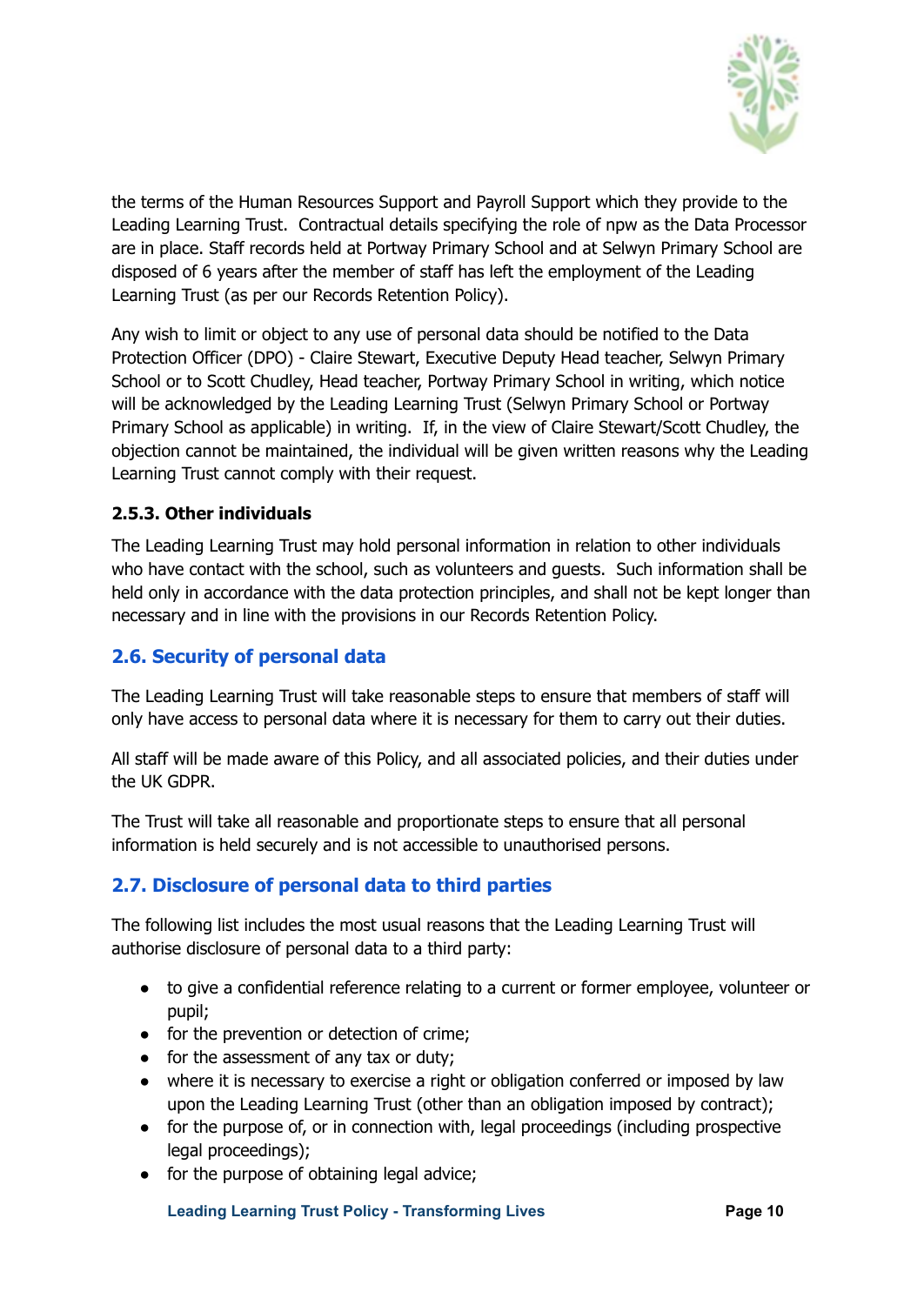

- for research, historical and statistical purposes (so long as this neither supports decisions in relation to individuals, nor causes substantial damage or distress);
- to publish the results of public examinations or other achievements of pupils of the Leading Learning Trust;
- to disclose details of a pupil's medical condition where it is in the pupil's interests to do so, for example for medical advice, insurance purposes or to organisers of school trips;
- to provide information to another educational establishment to which a pupil is transferring;
- to provide information to the Examination Authority as part of the examination process; and
- to provide information to the relevant Government Department concerned with national education. At the time of the writing of this Policy, the Government Department concerned with national education is the Department for Education (DfE). The Examination Authority may also pass information to the DfE.

The DfE uses information about pupils for statistical purposes, to evaluate and develop education policy and to monitor the performance of the nation's education service as a whole. The statistics are used in such a way that individual pupils cannot be identified from them. On occasion the DfE may share the personal data with other Government Departments or agencies strictly for statistical or research purposes.

The Leading Learning Trust may receive requests from third parties (i.e. those other than the data subject, the Leading Learning Trust, and employees of the Leading Learning Trust) to disclose personal data it holds about pupils, their parents or guardians, staff or other individuals. This information will not generally be disclosed unless one of the specific exemptions under data protection legislation which allow disclosure applies.

Before sharing any personal data, consideration must be given to the potential need to carry out a Data Protection Impact Assessment.

#### The Safeguarding related Information Sharing and Confidentiality Policy applies where information sharing for a safeguarding purpose is being considered.

Personal data must not be shared routinely unless the sharing is covered by existing documented data sharing arrangements. When relying on such an arrangement care should be taken to make sure that the sharing is within the agreed terms i.e. it is personal data of the sort covered by the arrangement and it is being shared for the purpose set out in the arrangement. If there is no documented sharing agreement in place or the sharing does not appear to be covered by the existing arrangement then the DPO must be consulted. It is important that a data sharing decision is carefully considered and documented, even if it is a disclosure which will only be required very rarely.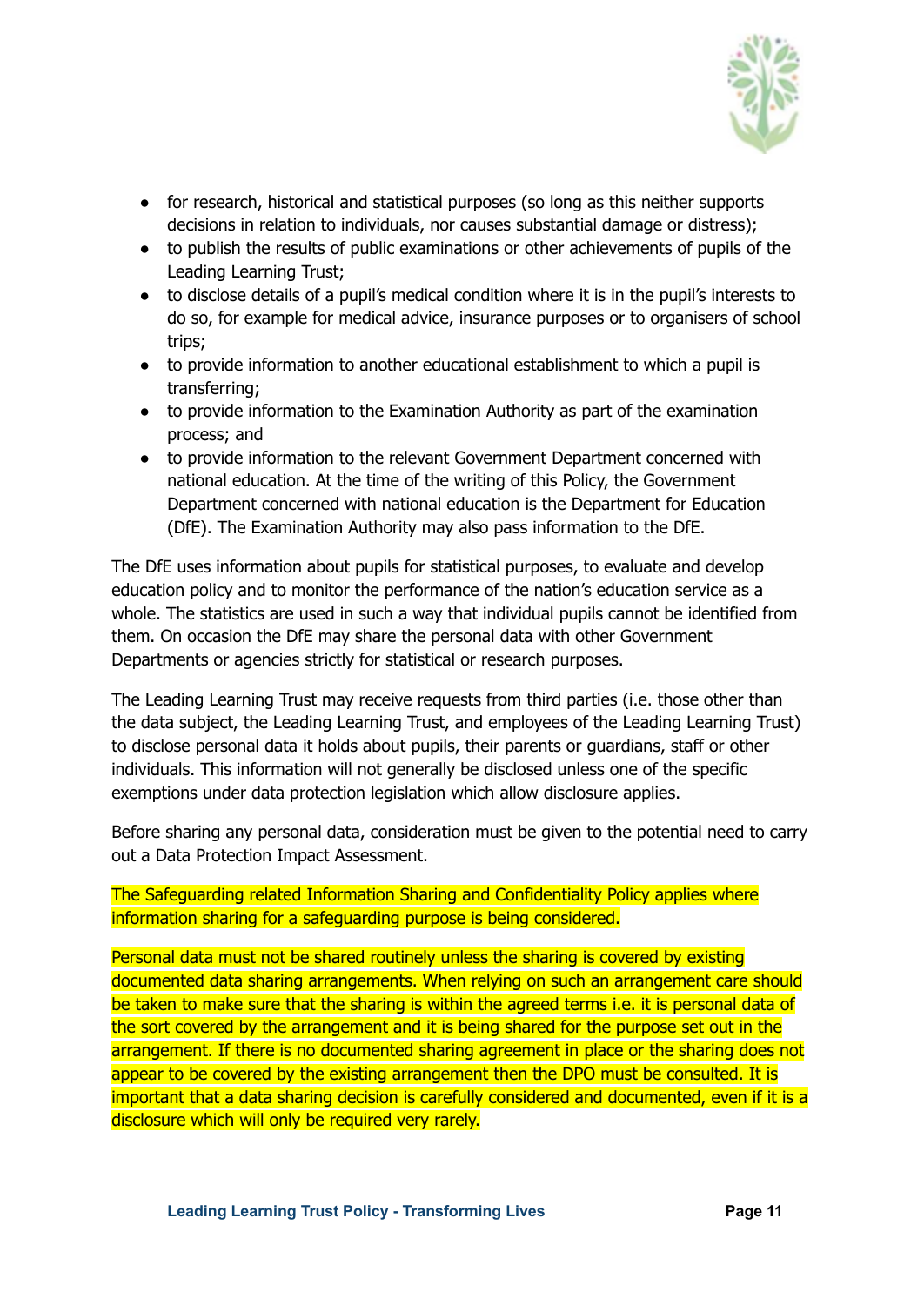

All requests for the disclosure of personal data must be sent to the Data Protection Officer (DPO) - Claire Stewart, Executive Deputy Head teacher, Selwyn Primary School or to Scott Chudley, Head teacher, Portway Primary School, who will review and advise on whether to make the disclosure, ensuring that reasonable steps are taken to verify the identity of that third party before making any disclosure and ensuring that reasonable steps are taken to make sure that Leading Learning Trust is being responsible in disclosing personal data, including checking that a third party organisation to whom personal data are to be disclosed meets a good standard of data protection compliance.

#### **2.8. Data Protection Impact Assessments**

Before any personal data is shared, the potential need for a Data Protection Impact Assessment (DPIA) to be carried out will be assessed having regard to the ICO guidance and checklists.

#### Data protection impact [assessments](https://ico.org.uk/for-organisations/guide-to-data-protection/guide-to-the-general-data-protection-regulation-gdpr/accountability-and-governance/data-protection-impact-assessments/#dpia3) | ICO

A DPIA must be carried out in any case where there is a high risk to individuals. In a case where high risk cannot immediately be ruled out a DPIA should be carried out as this is the best way to assess the level of risk.

#### <span id="page-11-0"></span>**2.9. Data processing arrangements**

LLT uses a number of data processors. A data processor processes personal data on the instructions of LLT. Where an individual's personal data is processed by a data processor this is explained to them in the privacy notice provided to them. There must be a written data processing agreement in place for every data processing arrangement and no processor must be engaged without such an agreement being in place. If a member of staff wishes to use a new processor then the DPO must be consulted as a full due diligence process will need to be carried out before any personal data is disclosed to the processor.

#### **2.10 New Collection or use of personal data**

If a member of staff intends to collect additional personal data or deploy existing personal data for a new purpose, then they must consult the DPO. A data protection impact assessment may need to be carried out and there may be a need to update documentation such as the central record of processing activities and privacy notices.

#### **2.10. 2.11 Confidentiality of pupil concerns**

Where a pupil seeks to raise concerns confidentially with a member of staff and expressly withholds their agreement to their personal data being disclosed to their parents or guardian, the Leading Learning Trust will maintain confidentiality unless it has reasonable grounds to believe that the pupil does not fully understand the consequences of withholding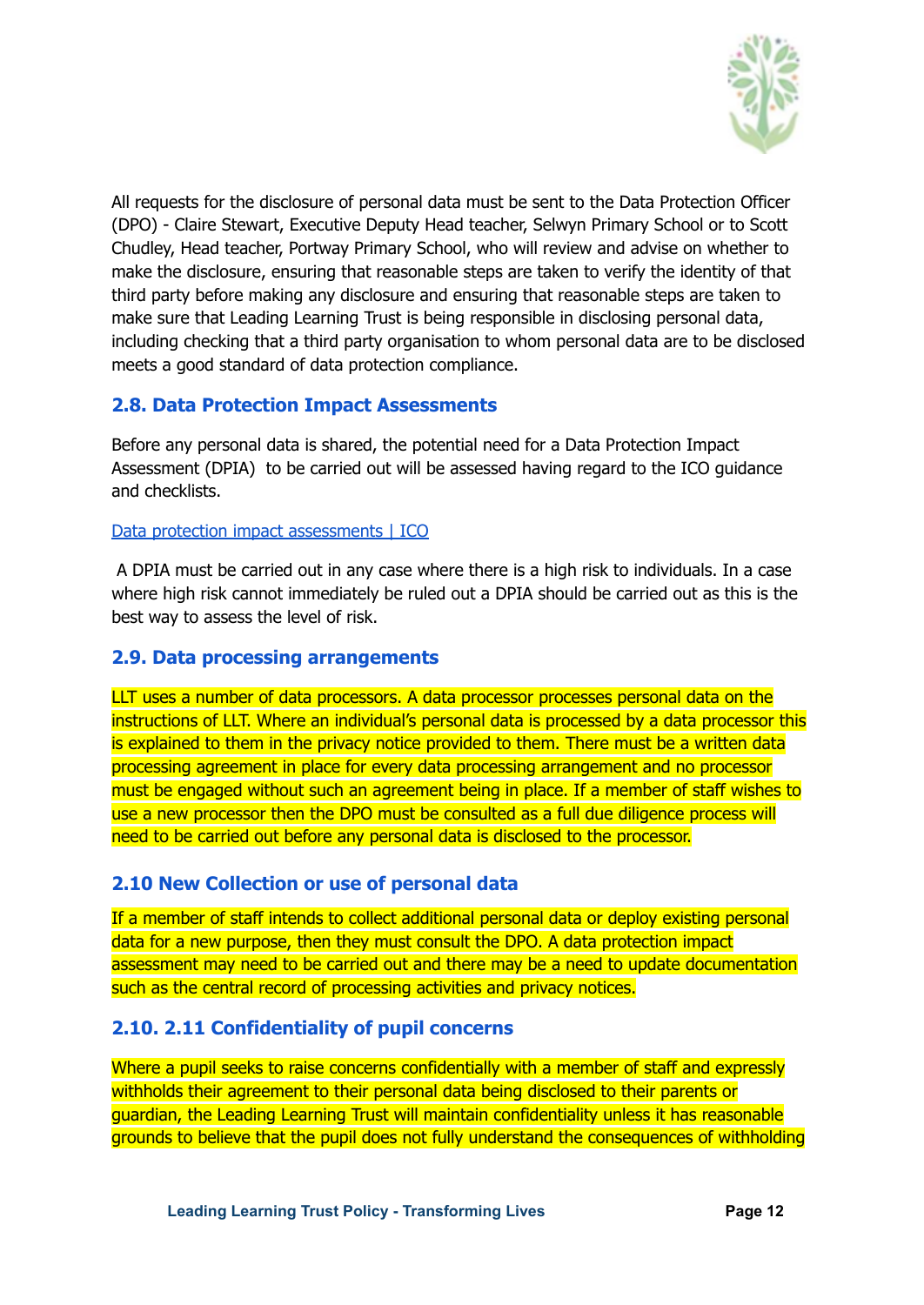

their consent, or where the Leading Learning Trust believes disclosure will be in the best interests of the pupil or other pupils.

Details of how this process is managed are provided in our Child Protection and Safeguarding Policy, which is available on our school websites.

#### <span id="page-12-0"></span>**2.11. Subject Access Requests**

Anybody who makes a request to see any personal information held about them by the Leading Learning Trust is making a subject access request. All information relating to the individual which is held in electronic form or in a manual filing system should be considered for disclosure.

Further to the receipt of either a verbal or a written request, the requester will be asked to complete the Trust Subject Access Request Form (available on Google Drive) and bring it into the School Office. As noted on the form, the requester will be required to present suitable forms of identification to school office staff, in person, before the subject access request can be actioned. Once office staff are satisfied with the proof of identity presented, the request will be actioned. It will be passed to the Data Protection Officer (DPO) - Claire Stewart, Executive Deputy Head teacher, Selwyn Primary School and as per the GDPR, a response will be provided within one month except where the period for a response may be extended by up to a further two months because of the complexity or number of requests. Where an extension is necessary, the individual will be informed of it within one month of receipt of the request, together with the reasons for the delay. Please note that as per the Policy, responses will be provided in electronic format, unless requested otherwise.

Where a child or young person does not have sufficient understanding to make his or her own request (usually those under the age of 12, or over 12 but with a special educational need which makes understanding their information rights more difficult), a person with parental responsibility can make a request on their behalf. Claire Stewart, Executive Deputy Head teacher, Selwyn Primary School or to Scott Chudley, Head teacher, Portway Primary School must, however, be satisfied that:

- the child or young person lacks sufficient understanding; and
- the request made on behalf of the child or young person is in their interests.

Any individual, including a child or young person with ownership of their own information rights, may appoint another person to request access to their records. In such circumstances the Leading Learning Trust must have written evidence that the individual has authorised the person to make the application and Claire Stewart, Executive Deputy Head teacher, Selwyn Primary School or to Scott Chudley, Head teacher, Portway Primary School must be confident of the identity of the individual making the request and of the authorisation of the individual to whom the request relates.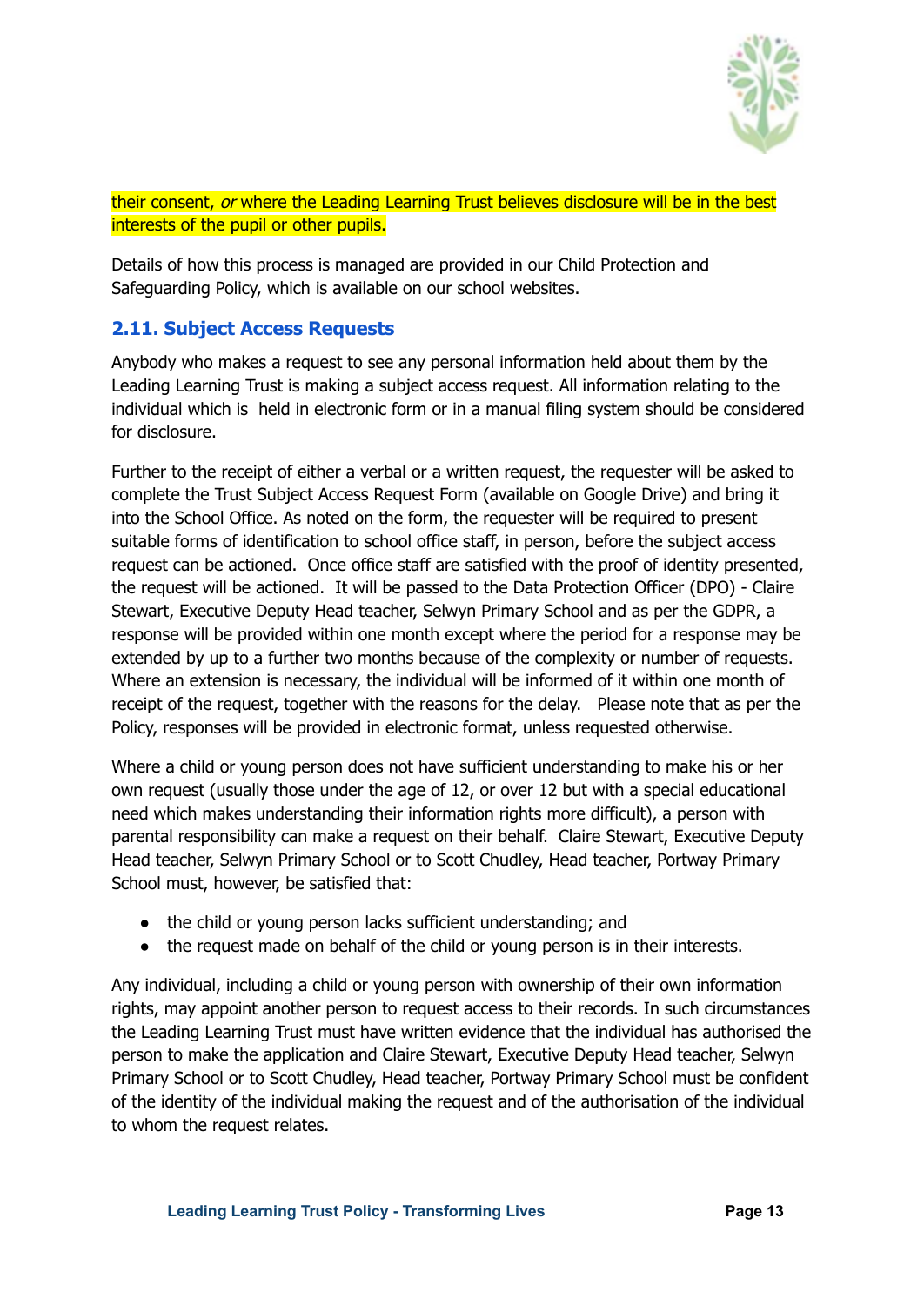

Access to records will be refused in instances where an exemption applies, for example, information sharing may place the individual at risk of significant harm or jeopardise police investigations into any alleged offence.

An individual only has the automatic right to access information about themselves, and care needs to be taken not to disclose the personal data of third parties where consent has not been given, or where seeking consent would not be reasonable, and it would not be appropriate to release the information. Particular care must be taken in the case of any complaint or dispute to ensure confidentiality is protected.

All files must be reviewed by Claire Stewart, Executive Deputy Head teacher, Selwyn Primary School or to Scott Chudley, Head teacher, Portway Primary School before any disclosure takes place. Access will not be granted before this review has taken place, although the one month time limit on disclosure (or reporting why a disclosure cannot be made) must always be respected unless the deadline has been extended as detailed above.

Where all the data in a document cannot be disclosed a permanent copy should be made and the data obscured or retyped if this is more sensible. A copy of the full document and the altered document should be retained, with the reason why the document was altered.

#### <span id="page-13-0"></span>**2.11.1. Exemptions to access by data subjects**

Where a claim to legal professional privilege could be maintained in legal proceedings, the information is likely to be exempt from disclosure unless the privilege is waived.

There are other exemptions from the right of subject access. If we intend to apply any of them to a request then we will usually explain which exemption is being applied and why.

#### <span id="page-13-1"></span>**2.12. Other rights of individuals**

The Leading Learning Trust has an obligation to comply with the rights of individuals under the law, and takes these rights seriously. The following section sets out how the Leading Learning Trust will comply with the rights to:

- object to processing;
- rectification;
- erasure; and
- data portability.

There is no charge for individual rights requests except where the requests are manifestly unfounded or excessive in which case Leading Learning Trust may either:

(a) charge a reasonable fee to cover administrative costs, or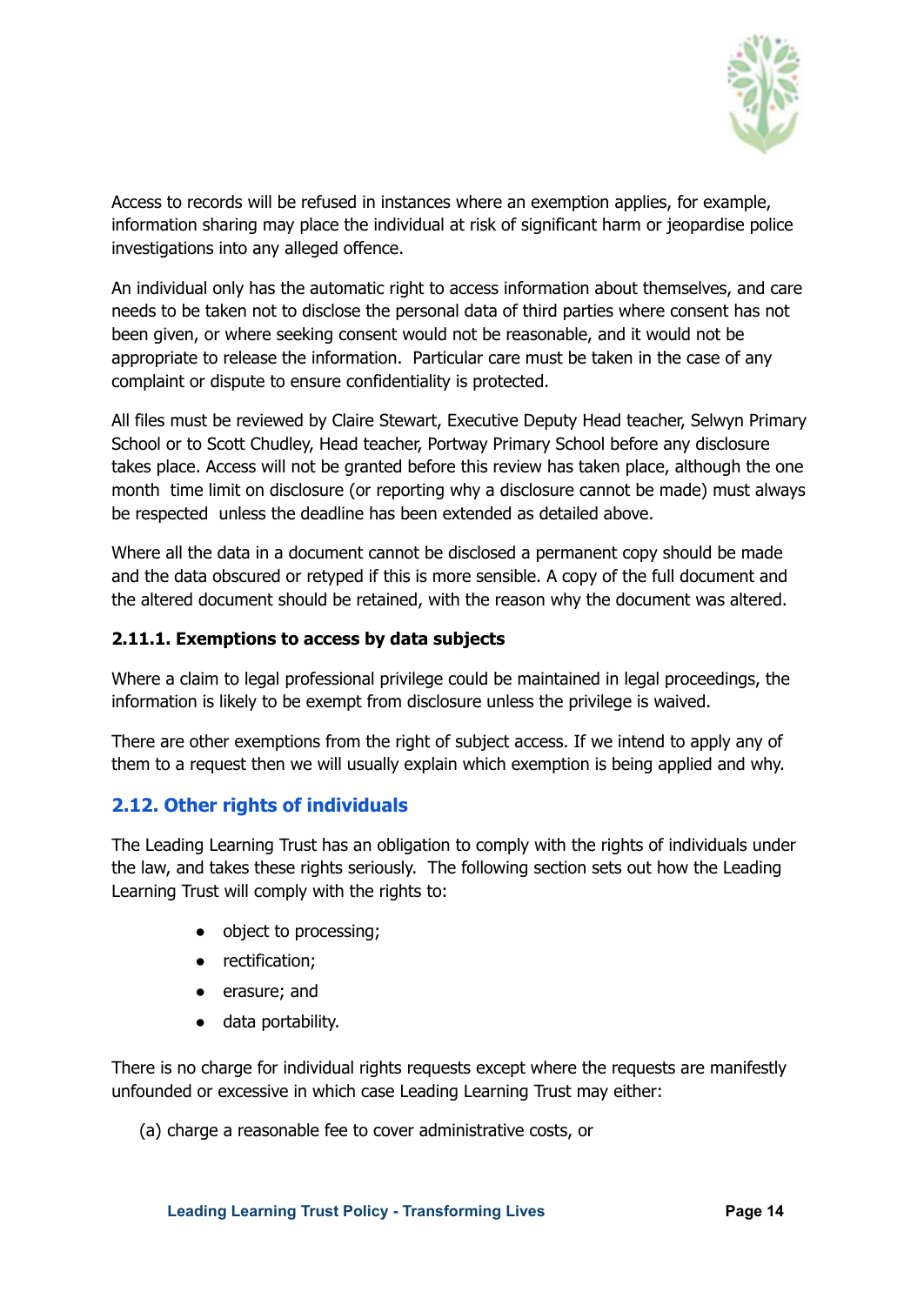

(b) Refuse to act on the request(s).

#### <span id="page-14-0"></span>**2.12.1. Right to object to processing**

An individual sometimes has the right to object to the processing of their personal data on the grounds of pursuit of a public interest or legitimate interest where they do not believe that those grounds are made out.

Where such an objection is made, it must be sent to Claire Stewart, Executive Deputy Head teacher, Selwyn Primary School or to Scott Chudley, Head teacher, Portway Primary School within 2 working days of receipt by the school, and Claire Stewart, Executive Deputy Head teacher, Selwyn Primary School or to Scott Chudley, Head teacher, Portway Primary School will assess whether there are compelling grounds to continue processing which override the interests, rights and freedoms of the individuals, or whether the information is required for the establishment, exercise or defence of legal proceedings or one of the other allowable exceptions.

Claire Stewart, Executive Deputy Head teacher, Selwyn Primary School or to Scott Chudley, Head teacher, Portway Primary School shall be responsible for notifying the individual of the outcome of their assessment without undue delay and within one month (of receipt of satisfactory identification documents). This deadline may be extended by up to a further two months because of the complexity or number of requests. Where an extension is necessary, the individual will be informed of it within one month of receipt of the request, together with the reasons for the delay.

#### <span id="page-14-1"></span>**2.12.2. Right to rectification**

An individual has the right to request the rectification of inaccurate data without undue delay. Where any request for rectification is received, it should be sent to Claire Stewart, Executive Deputy Head teacher, Selwyn Primary School or to Scott Chudley, Head teacher, Portway Primary School within 2 working days of receipt by the school, and where adequate proof of inaccuracy is given, the data shall be amended as soon as reasonably practicable, and the individual notified.

Where there is a dispute as to the accuracy of the data, the request and reasons for refusal shall be noted alongside the data, and communicated to the individual. The individual shall be given the option of lodging a complaint as per the Complaints Policy (available on the school websites) or an appeal direct to the Information Commissioner.

An individual also has a right to have incomplete information completed by providing the missing data; any information submitted in this way shall be updated without undue delay and within one month except where the period for a response may be extended by up to a further two months because of the complexity or number of requests. Where an extension is necessary, the individual will be informed of it within one month of receipt of the request, together with the reasons for the delay.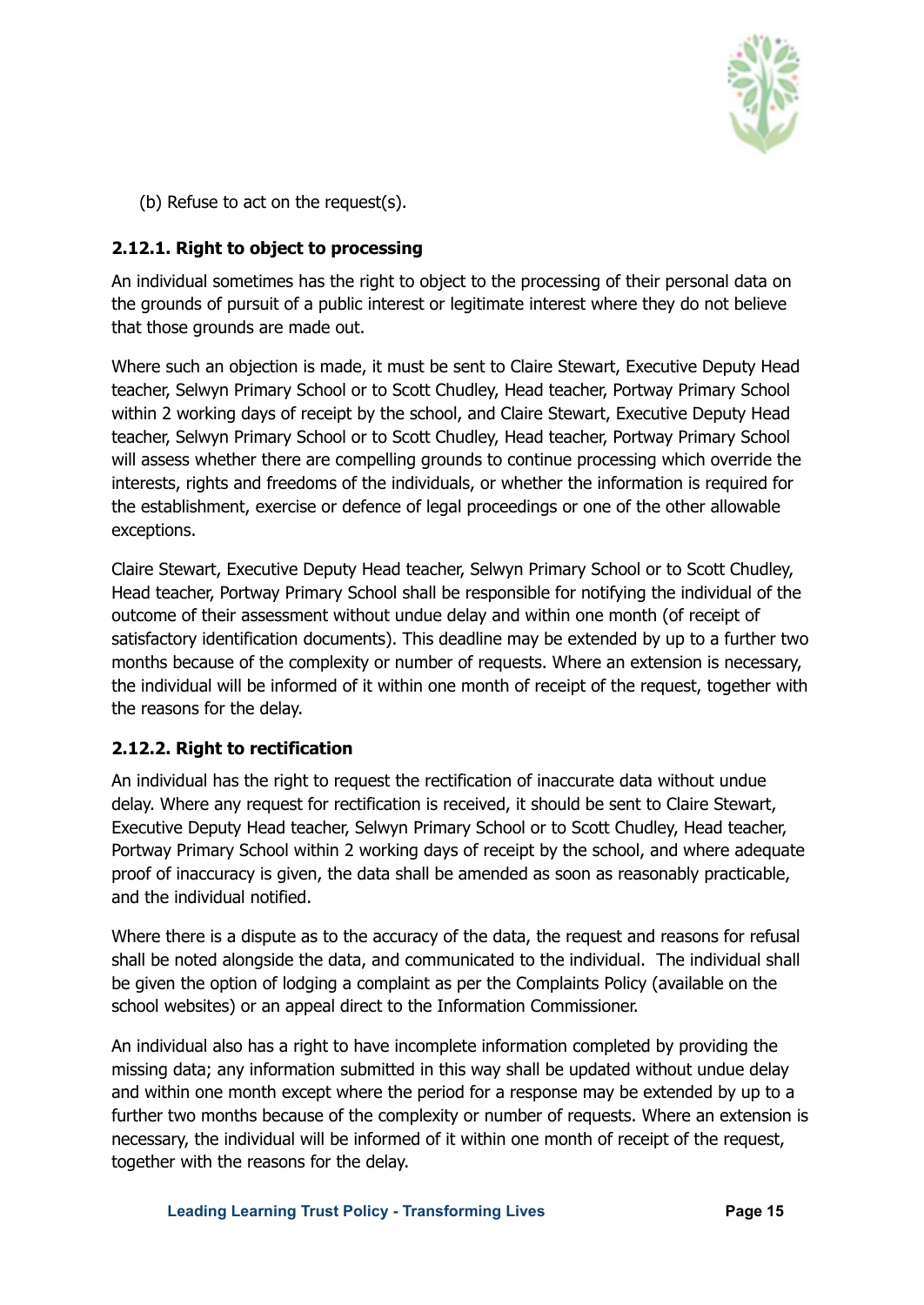

Where the personal data has been disclosed to another party, that party will be informed of the rectification unless this proves impossible or involves disproportionate effort.

#### <span id="page-15-0"></span>**2.12.3. Right to erasure**

Individuals have a right, in certain circumstances, to have data permanently erased without undue delay. This right arises in the following circumstances:

- where the personal data is no longer necessary for the purpose or purposes for which it was collected and processed;
- where consent is withdrawn and there is no other legal basis for the processing;
- where an objection has been raised under the right to object, and found to be legitimate;
- where personal data is being unlawfully processed (usually where one of the conditions for processing cannot be met); and
- where there is a legal obligation on the Leading Learning Trust to delete.

Claire Stewart, Executive Deputy Head teacher, Selwyn Primary School or to Scott Chudley, Head teacher, Portway Primary School will make a decision regarding any application for erasure of personal data, and will balance the request against the exemptions provided for in the law. Where a decision is made to erase the data, and this data has been passed to other Data Controllers, and / or has been made public, reasonable attempts to inform those controllers of the request shall be made.

A response will be given without undue delay and within one month except where the period for a response may be extended by up to a further two months because of the complexity or number of requests. Where an extension is necessary, the individual will be informed of it within one month of receipt of the request, together with the reasons for the delay.

#### <span id="page-15-1"></span>**2.12.4. Right to restrict processing**

In the following circumstances, processing of an individual's personal data may be restricted:

- where the accuracy of data has been contested, during the period when the Leading Learning Trust is attempting to verify the accuracy of the data;
- where processing has been found to be unlawful, and the individual has asked that there be a restriction on processing rather than erasure;
- where data would normally be deleted, but the individual has requested that their information be kept for the purpose of the establishment, exercise or defence of a legal claim; and/or
- where there has been an objection made, pending the outcome of any decision.

A response will be given without undue delay and within one month except where the period for a response may be extended by up to a further two months because of the complexity or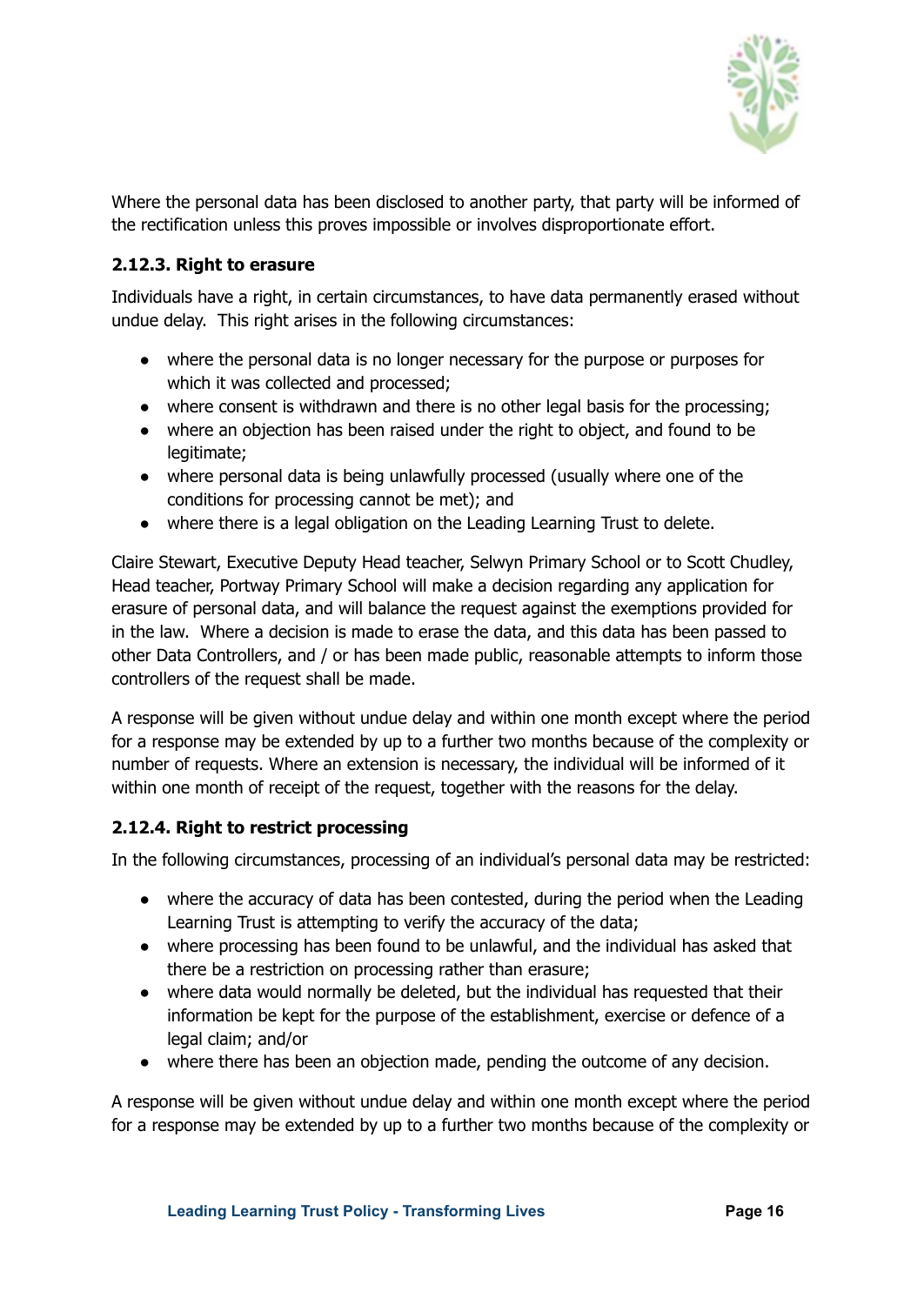

number of requests. Where an extension is necessary, the individual will be informed of it within one month of receipt of the request, together with the reasons for the delay.

Claire Stewart, Executive Deputy Head teacher, Selwyn Primary School or to Scott Chudley, Head teacher, Portway Primary School will make a decision regarding any application for the restriction of personal data. Where a decision is made to restrict the data, the individual must be informed before the restriction is lifted.

#### <span id="page-16-0"></span>**2.12.5. Right to portability**

If an individual wants to send their personal data to another organisation they have a right to request that the Leading Learning Trust provides their information in a structured, commonly used, and machine readable format. As this right is *limited to situations where* the Leading Learning Trust is processing the information on the basis of consent or performance of <sup>a</sup> contract and the personal data was provided by the individual, the situations in which this right can be exercised will be quite limited. If a request for this is made, it should be forwarded to Claire Stewart, Executive Deputy Head teacher, Selwyn Primary School or to Scott Chudley, Head teacher, Portway Primary School within 2 working days of receipt by the school, and they will review and revert as necessary.

A response will be given without undue delay and within one month except where the period for a response may be extended by up to a further two months because of the complexity or number of requests. Where an extension is necessary, the individual will be informed of it within one month of receipt of the request, together with the reasons for the delay.

#### **2.12.6. Withdrawing consent**

If an individual wants to withdraw their consent, they may do so at any time but the withdrawal of consent will not affect the validity of anything done prior to the consent being withdrawn. If a request for this is made, it should be forwarded to Claire Stewart, Executive Deputy Head teacher, Selwyn Primary School or to Scott Chudley, Head teacher, Portway Primary School within 2 working days of receipt by the school, and they will review and revert as necessary.

#### <span id="page-16-1"></span>**2.13. Breach of any requirement of the UK GDPR/Data Protection Act 2018**

Any and all breaches or suspected breaches of the UK GDPR, including a breach of any of the data protection principles shall be reported as soon as it is discovered, to the Data Protection Officer (DPO) - Claire Stewart, Executive Deputy Headteacher, Selwyn Primary School and to Scott Chudley, Headteacher, Portway Primary School or Helen Mawer, Headteacher, Selwyn Primary School.

The Head teacher shall immediately lead an investigation into what has happened and take measures to contain the breach, where containment is possible, delegating tasks to staff but retaining the coordinating role.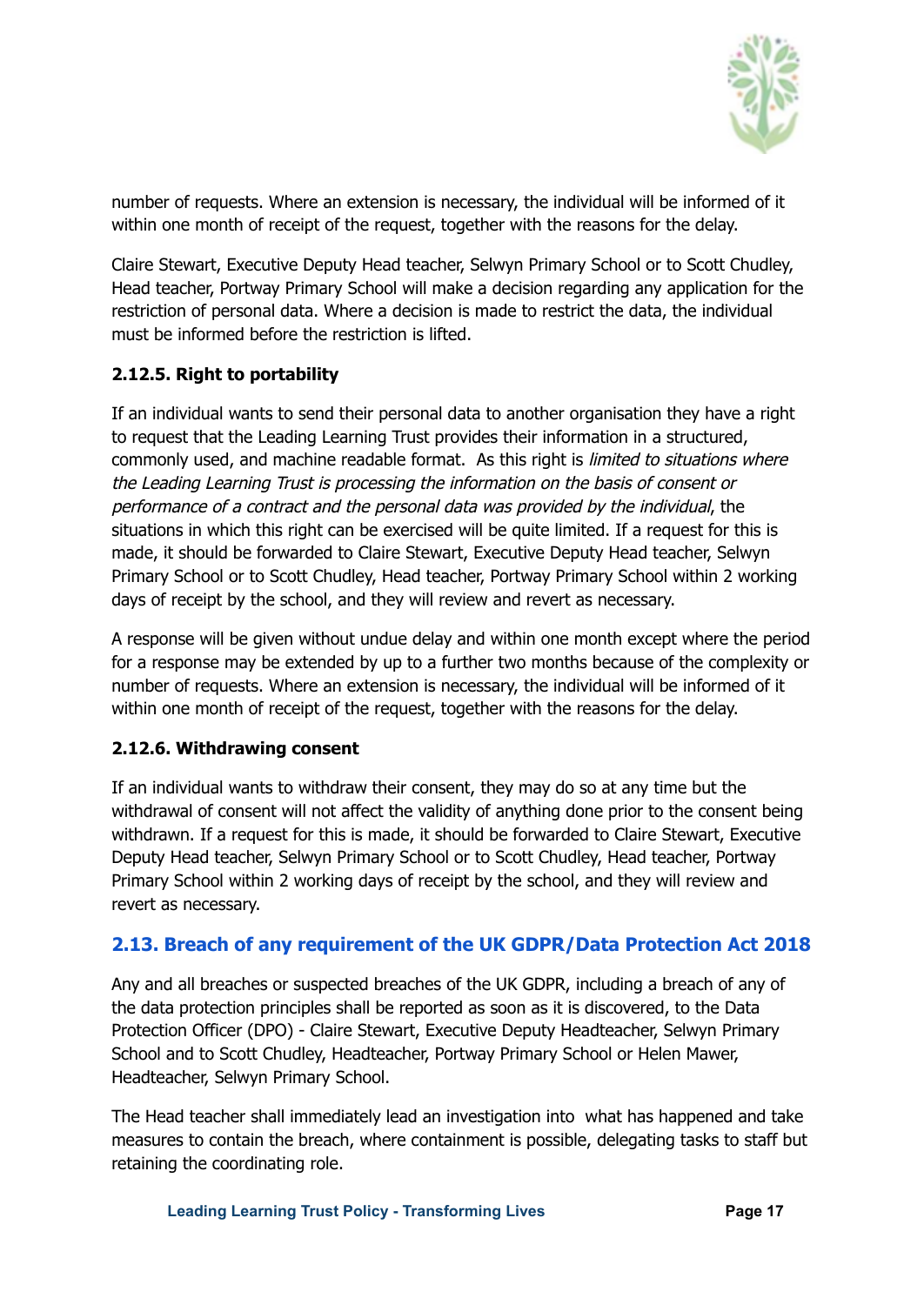

Once notified, the DPO shall assess and document whether the breach is one which meets the definition of 'Personal Data Breach': the definition is '*breach of security leading to the* accidental or unlawful destruction, loss, alteration, unauthorised disclosure of, or access to, personal data transmitted, stored or otherwise processed.'

Her assessment shall include:

- the extent of the breach, including the amount of personal data and number of people affected;
- the type of personal data involved i.e how sensitive it is.
- the risks to the data subjects as a consequence of the breach;
- any security measures in place that will protect the information such as encryption, password protection, pseudonymisation;
- any measures that can be taken immediately to mitigate the risk to the individuals.

Where the definition of Personal Data Breach is met, unless the DPO concludes that there is unlikely to be any risk to individuals from the breach, it must be notified to the Information Commissioner's Office within 72 hours of the breach having come to the attention of the Leading Learning Trust, unless a delay can be justified. The Information Commissioner shall be told:

- details of the breach, including the volume of data at risk, and the number and categories of data subjects;
- the contact point for any enquiries (which shall usually be the Data Protection Officer [DPO] Claire Stewart, Executive Deputy Head teacher, Selwyn Primary School or to Scott Chudley, Head teacher, Portway Primary School or Helen Mawer, Head teacher, Selwyn Primary School);
- the likely consequences of the breach; and
- measures proposed or already taken to address the breach.

If the breach is likely to result in a high risk to the rights and freedoms of the affected individuals then data subjects will be notified of the breach without undue delay unless the data would be unintelligible to those not authorised to access it (e.g. it is encrypted), or measures have been taken to mitigate any risk to the affected individuals such that the high risk is no longer likely to materialise. Note that breaches do not have to be notified to data subjects if the risk is not high or disproportionate effort would be required to provide such notification. In the case where individual notification would be disproportionate, there must be a public communication or similar measure whereby the affected individuals are informed in an equally effective manner.

Data subjects shall be told:

- the nature of the breach:
- who to contact with any questions:
- measures taken to mitigate any risks.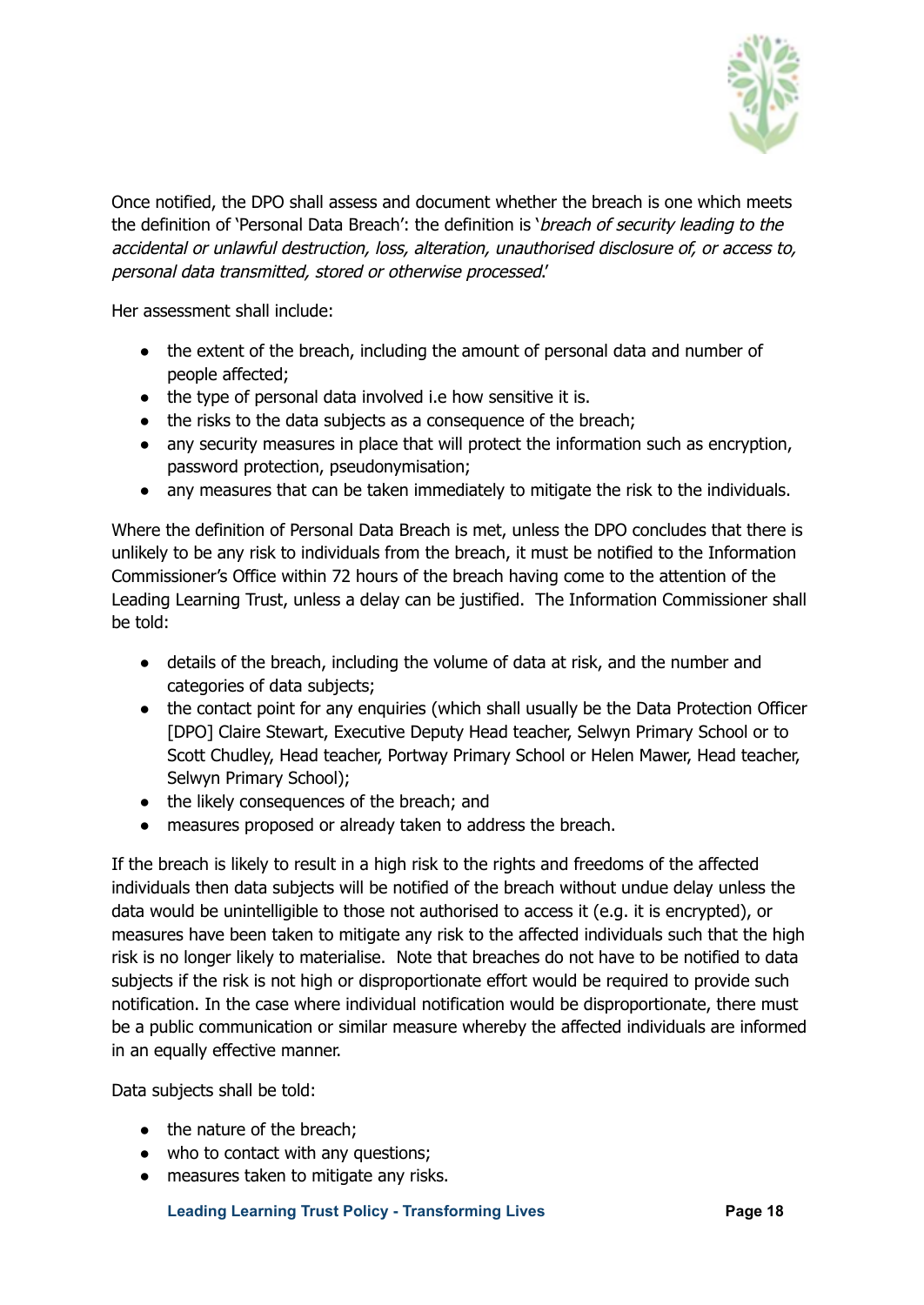

● Anything further which may allow them to protect themselves e.g. to watch out for phishing emails or to change passwords.

The Data Protection Officer (DPO), Claire Stewart, Executive Deputy Head teacher, Selwyn Primary School or to Scott Chudley, Head teacher, Portway Primary School or Helen Mawer, Head teacher, Selwyn Primary School shall then be responsible for instigating an investigation into the breach, including how it happened, and whether it could have been prevented and what measures should be taken from now on to prevent such a breach from happening in the future. Any recommendations for further training or a change in procedure shall be reviewed by the trust board and a decision made about implementation of those recommendations.

A Personal Data breach will be logged by the DPO. The record must comprise the facts relating to the breach, its effects and remedial action taken.

#### **2.13.1. Notifying other parties**

The DPO shall consider and advise the relevant Head teacher on whether any other authorities or third parties (apart from the ICO and affected individuals) should be notified. This may include:

- The ESFA (as a Serious Incident Report in line with the Charity Commission Guidance or as required by The Academy Trust Handbook 2021 - Section entitled 'Fraud, Theft, Irregularity and Cyber Crime')
- Leading Learning Trust's insurer or the RPA (Risk Protection Arrangement for Academies)
- The Local Authority
- Parents of affected pupils
- The police (e.g. theft of equipment or data)
- Any other third parties

#### **2.13.2. Preventing Future Breaches**

Once the data breach has been dealt with, Leading Learning Trust will consider its security measures, practices, policies and procedures in order to make any necessary improvements to prevent such a breach from happening again. This consideration could include the following, as examples:

- existing security measures and whether any further technical or organisational measures are required;
- existing staff awareness and whether there is a need for further staff briefings or further training;
- whether it is necessary to conduct or review data protection impact assessments (DPIAs);
- further audit; and/or